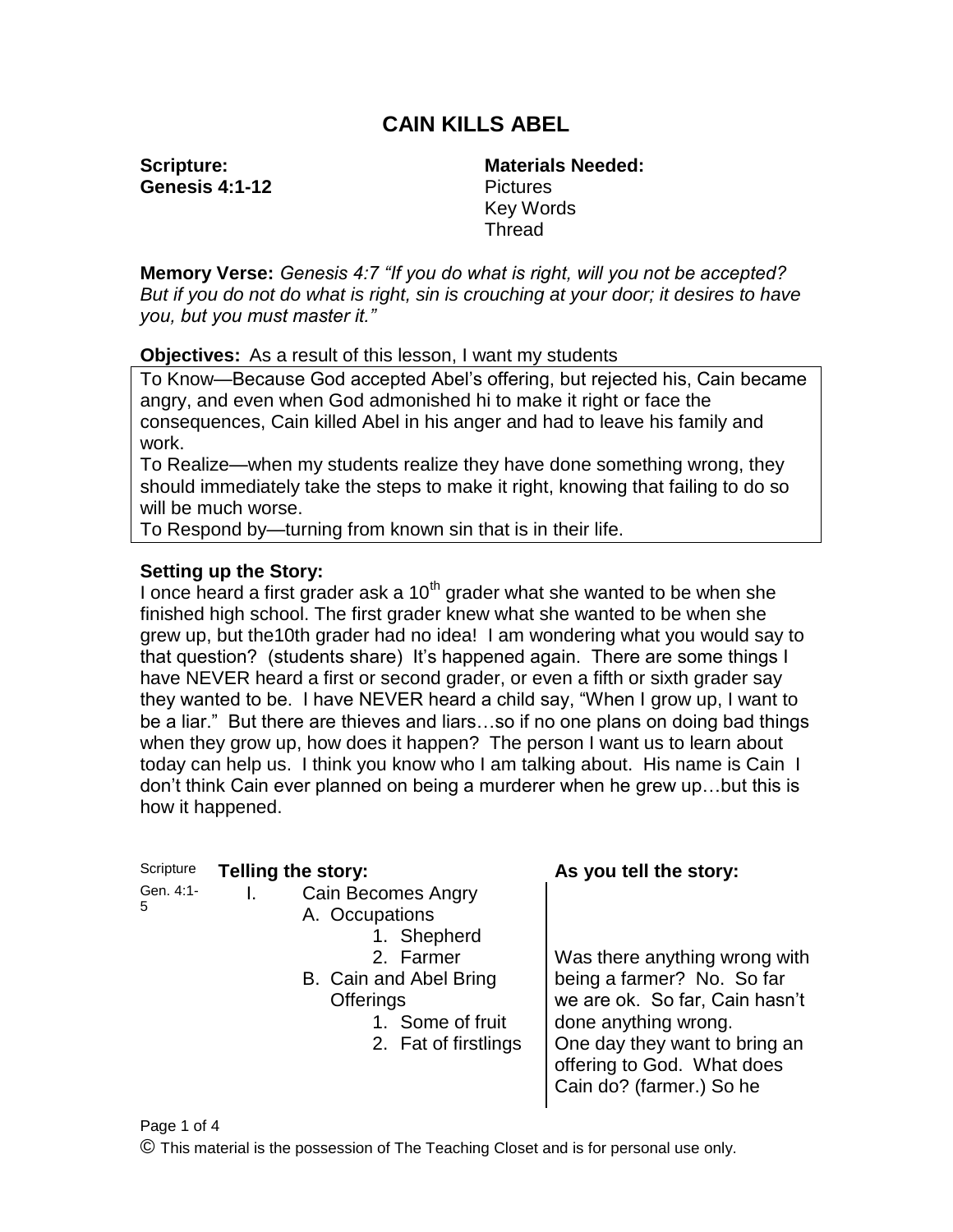| Gen. 4:6-<br>7 |     | C. God responds<br>1. Accepts Abel<br>and his offering<br>2. Rejects Cain | gathers some fruit and brings it<br>for his offering.<br>What does Abel do?<br>(shepherd) so he picks out a<br>perfect lamb and offers the<br>best portions for his offering.<br>So far has Cain done anything<br>wrong?<br>Yes. Cain had done<br>something wrong. But we<br>aren't told what it was. God<br>accepted Abel's offering, but<br>rejected Cain's. We know that<br>later people had to bring the<br>blood of an animal. So maybe<br>it was the wrong sacrifice that<br>Cain brought. We know it says<br>Cain brought "some" fruit and<br>Abel brought the "best" lambs.<br>So maybe it wasn't Cain's<br>best. Maybe Cain didn't have<br>the right attitude.<br>We DON'T KNOW what was<br>wrong with Cain's sacrifice.<br>But we do know one thing: |
|----------------|-----|---------------------------------------------------------------------------|----------------------------------------------------------------------------------------------------------------------------------------------------------------------------------------------------------------------------------------------------------------------------------------------------------------------------------------------------------------------------------------------------------------------------------------------------------------------------------------------------------------------------------------------------------------------------------------------------------------------------------------------------------------------------------------------------------------------------------------------------------------|
|                |     | D. Cain Becomes Angry<br>1. Because                                       | God said there was something<br>wrong with it.                                                                                                                                                                                                                                                                                                                                                                                                                                                                                                                                                                                                                                                                                                                 |
|                |     | offering rejected<br>2. Face is                                           | At that moment, does CAIN<br>know he's brought the wrong                                                                                                                                                                                                                                                                                                                                                                                                                                                                                                                                                                                                                                                                                                       |
|                |     | downcast                                                                  | sacrifice or had the wrong<br>attitude? Yes. He did<br>knowand he was ANGRY!<br>He wasn't angry with himself<br>for bringing the wrong one. He<br>was angry at God for not<br>accepting it and angry at Abel<br>for bringing an acceptable                                                                                                                                                                                                                                                                                                                                                                                                                                                                                                                     |
|                | II. | God Warns Cain<br>A. If you do right=happy                                | sacrifice.<br>Cain did not want to be<br>corrected and told that he was<br>wrong.<br>(Illustrate downcast face)<br>God could have punished Cain<br>right then and said, "I've had<br>enough of your pouting!" But<br>He wanted Cain to be happy.                                                                                                                                                                                                                                                                                                                                                                                                                                                                                                               |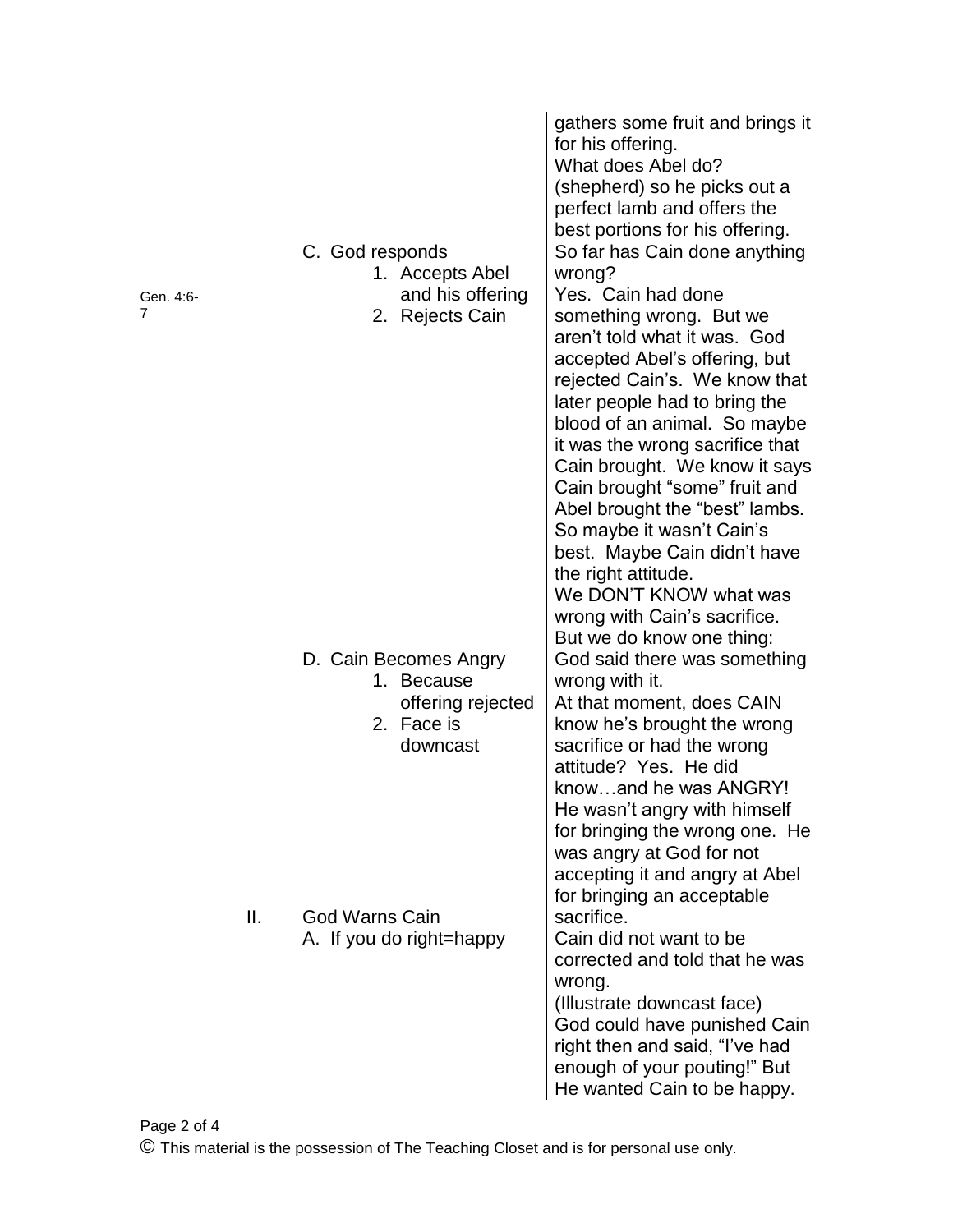|                     |      | B. If you don't do right<br>=sin crouching at door<br>C. "It's desire is for you but<br>you must master it."                                                                                       | God wasn't going to change<br>what was needed for a right<br>sacrifice, but he told Cain, "All<br>you have to do is the right<br>thing."<br>All Cain had to do was to admit<br>that he had brought the wrong<br>sacrifice and bring the right<br>one.<br>Example of Tom and Jerry-<br>lion crouching at the door of |
|---------------------|------|----------------------------------------------------------------------------------------------------------------------------------------------------------------------------------------------------|---------------------------------------------------------------------------------------------------------------------------------------------------------------------------------------------------------------------------------------------------------------------------------------------------------------------|
| Genesis<br>$4:8-13$ | III. | Cain Kills Abel and Faces<br>Consquences<br>A. In field<br>B. God asks: "Where's<br>brother?"<br>C. "How should I know?"<br>D. "What have you done?"<br>E. Land is cursed<br>F. Cain leaves family | mouse hole.<br>What sin was crouching at<br>Cain's door? PRIDE: he didn't<br>want to be corrected. ANGER:<br>At God and at Abel.                                                                                                                                                                                    |

# **Concluding the Story:**

Cain never planned on growing up to be a murderer, but when that anger was crouching at his door he didn't get rid of it. He dind't decide to just go ahead and make it right. Maybe Cain thought he was stronger.

(Bring a student to the front and have him put his hand together. Knot a thread tightly around his wrists and ask him to break it. Do it several times around the next time, and then ask him to break it. The third time keep wrapping it as you speak…) If you take care of the thread right away, it won't master you. Is you say, "Oh, I can handle that"—watch out! That thread, that sin, will master you. Maybe there is already something that you know is knocking at the door. Maybe, like Cain, you don't like to be corrected. Or maybe like Cain, there is jealousy and anger in your heart. If you know of something in your life that is wrong and shouldn't be there, you know what I think Cain would say to you? "Take care of it NOW and get it out of your life. Or one day it will be too big to control. It will master you."

Let's pray.